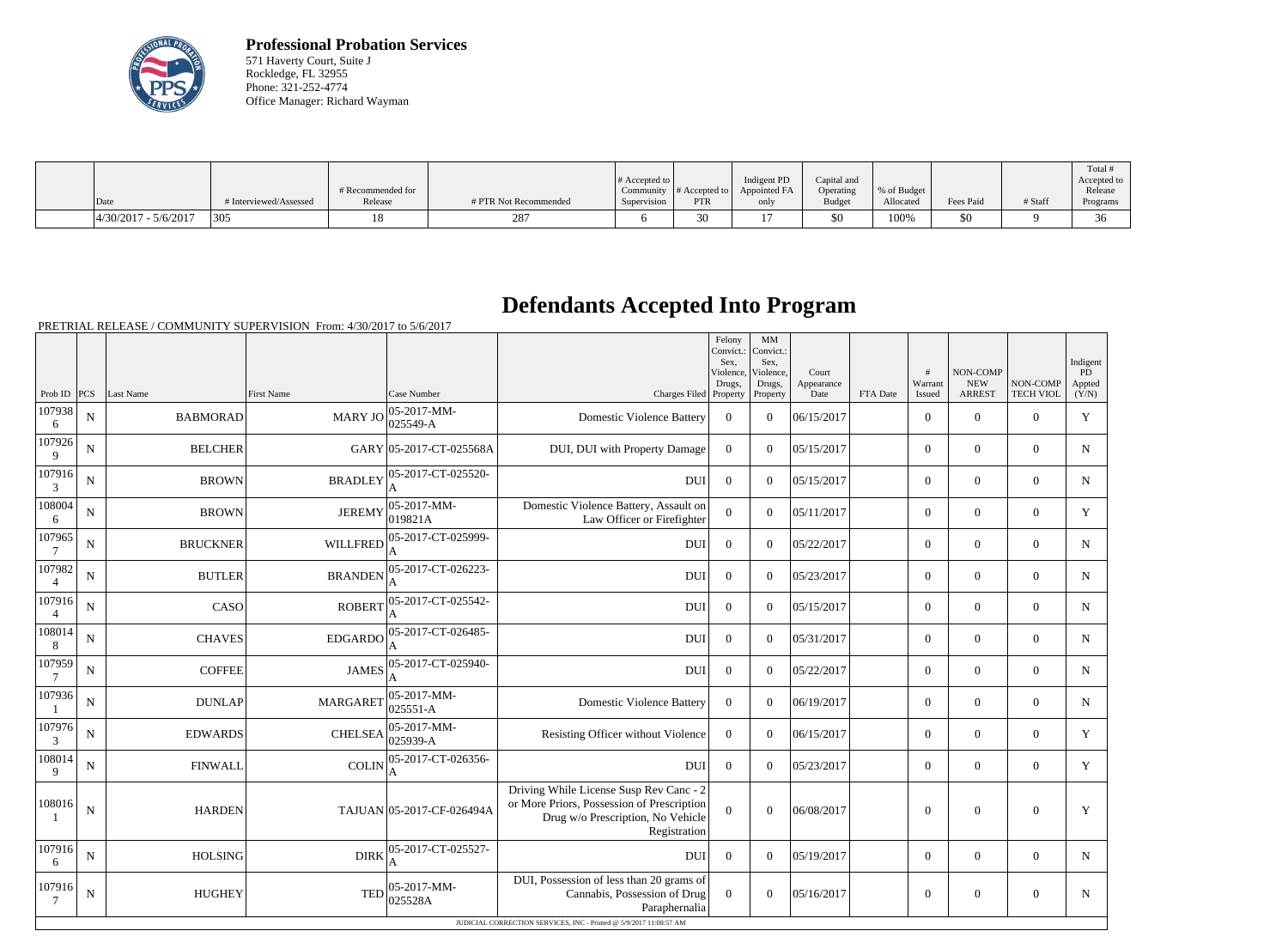## **Defendants Accepted Into Program**

PRETRIAL RELEASE / COMMUNITY SUPERVISION From: 4/30/2017 to 5/6/2017

|                          |             |                  |                 |                             |                                                                                                                                                                                                     | Felony<br>Convict.:<br>Sex. | MM<br>Convict.:<br>Sex,         |                             |          |                   |                                         |                              | Indigent                     |
|--------------------------|-------------|------------------|-----------------|-----------------------------|-----------------------------------------------------------------------------------------------------------------------------------------------------------------------------------------------------|-----------------------------|---------------------------------|-----------------------------|----------|-------------------|-----------------------------------------|------------------------------|------------------------------|
| Prob ID                  | PCS         | Last Name        | First Name      | Case Number                 | Charges Filed Property                                                                                                                                                                              | Violence,<br>Drugs,         | Violence,<br>Drugs,<br>Property | Court<br>Appearance<br>Date | FTA Date | Warrant<br>Issued | NON-COMP<br><b>NEW</b><br><b>ARREST</b> | NON-COMP<br><b>TECH VIOL</b> | <b>PD</b><br>Appted<br>(Y/N) |
| 108015<br>3              | ${\bf N}$   | <b>JAMES</b>     | <b>THOMAS</b>   | 05-2017-CF-026476-          | <b>BATTERY ON A PERSON 65 YOA OR</b><br><b>OLDER DOM VIOLENCE</b>                                                                                                                                   | $\theta$                    | $\Omega$                        | 06/08/2017                  |          | $\overline{0}$    | $\Omega$                                | $\Omega$                     | $\mathbf N$                  |
| 108012<br>5              | N           | <b>JORDAN</b>    | <b>JOHNNY</b>   | 05-2017-CT-026561-          | <b>DUI</b>                                                                                                                                                                                          | $\overline{0}$              | $\Omega$                        | 05/24/2017                  |          | $\overline{0}$    | $\overline{0}$                          | $\Omega$                     | N                            |
| 108015<br>7              | $\mathbf N$ | <b>KENNEDY</b>   | <b>SABRINA</b>  | 05-2017-CT-026477-          | <b>DUI</b>                                                                                                                                                                                          | $\overline{0}$              | $\Omega$                        | 05/23/2017                  |          | $\overline{0}$    | $\Omega$                                | $\theta$                     | Y                            |
| 107954                   | Y           | <b>KERR</b>      |                 | JUSTIN 05-2017-CF-025797A   | Possession of Cannabis More than 20<br>Grams, Poss Of Cannabis W Int To Sell<br>Possession of Drug Paraphernalia, Keep<br>Veh Resorted to by Pers Using Cont Subs,<br>Alcohol Possession by a Minor | $\overline{0}$              | $\theta$                        | 06/06/2017                  |          | $\overline{0}$    | $\overline{0}$                          | $\theta$                     | N                            |
| 107976                   | Y           | <b>LAHNER</b>    | <b>NICOLE</b>   | 05-2017-MM-<br>025937-A     | <b>Domestic Violence Battery</b>                                                                                                                                                                    | $\overline{0}$              | $\theta$                        | 05/22/2017                  |          | $\boldsymbol{0}$  | $\overline{0}$                          | $\theta$                     | Y                            |
| 108007                   | Y           | <b>LEAMAN</b>    |                 | SAMUEL 05-2017-CF-025351A   | <b>Reckless Driving</b>                                                                                                                                                                             | $\overline{0}$              | $\overline{0}$                  | 06/04/2017                  |          | $\boldsymbol{0}$  | $\overline{0}$                          | $\Omega$                     | N                            |
| 107976<br>5              | N           | <b>MINCEY</b>    | <b>CYNTHIA</b>  | 05-2017-MM-<br>025936-A     | <b>Domestic Violence Battery</b>                                                                                                                                                                    | $\overline{0}$              | $\theta$                        | 05/22/2017                  |          | $\boldsymbol{0}$  | $\overline{0}$                          | $\overline{0}$               | N                            |
| 108015                   | N           | <b>NICHOLS</b>   |                 | AMY 05-2017-CT-026490A      | DUI with Property Damage, DUI                                                                                                                                                                       | $\overline{0}$              | $\overline{0}$                  | 06/05/2017                  |          | $\overline{0}$    | $\overline{0}$                          | $\overline{0}$               | Y                            |
| 107978                   | N           | <b>NORVELUS</b>  | ZIEMILANDE      | 05-2017-CT-026429-          | DUI                                                                                                                                                                                                 | $\overline{0}$              | $\theta$                        | 05/23/2017                  |          | $\boldsymbol{0}$  | $\overline{0}$                          | $\overline{0}$               | N                            |
| 107959                   | Y           | <b>PINDER</b>    |                 | ZURI 05-2017-CF-011777A     | Resisting Officer without Violence                                                                                                                                                                  | $\overline{0}$              | $\overline{0}$                  | 06/05/2017                  |          | $\boldsymbol{0}$  | $\overline{0}$                          | $\Omega$                     | N                            |
| 107958<br>2              | Y           | <b>ROSEBORO</b>  | <b>MICHAEL</b>  | 05-2017-MM-<br>025737-A     | Violation of Injunc. For Protection Against<br>Dom. Viol.                                                                                                                                           | $\boldsymbol{0}$            | $\theta$                        | 05/22/2017                  |          | $\boldsymbol{0}$  | $\overline{0}$                          | $\overline{0}$               | Y                            |
| 107940                   | $\mathbf N$ | <b>SAYLOR</b>    | <b>DEBRA</b>    | 05-2017-CT-026147-          | DUI with BAL .15 or above (2nd<br>Conviction)                                                                                                                                                       | $\overline{0}$              | $\overline{0}$                  | 05/22/2017                  |          | $\overline{0}$    | $\overline{0}$                          | $\overline{0}$               | N                            |
| 107955                   | ${\bf N}$   | <b>SHARP</b>     | <b>SEAN</b>     | 05-2017-MM-<br>025753-A     | <b>Domestic Violence Battery</b>                                                                                                                                                                    | $\overline{0}$              | $\Omega$                        | 05/22/2017                  |          | $\overline{0}$    | $\overline{0}$                          | $\overline{0}$               | Y                            |
| 108014<br>$\overline{7}$ | ${\bf N}$   | <b>SICIGNANO</b> |                 | $CIRO$ 05-2017-CT-026491-   | DUI                                                                                                                                                                                                 | $\boldsymbol{0}$            | $\mathbf{0}$                    | 06/01/2017                  |          | $\boldsymbol{0}$  | $\boldsymbol{0}$                        | $\boldsymbol{0}$             | N                            |
| 108007<br>2              | ${\bf N}$   | <b>SIMPSON</b>   | CHAD            | 05-2017-MM-<br>022971A      | Domestic Violence Battery, Resisting<br>Officer without Violence                                                                                                                                    | $\mathbf{0}$                | $\boldsymbol{0}$                | 05/16/2017                  |          | $\overline{0}$    | $\boldsymbol{0}$                        | $\overline{0}$               | Y                            |
| 107939                   | N           | <b>STUCKERT</b>  | <b>STACEY</b>   | 05-2017-CF-025566-          | <b>Grand Theft</b>                                                                                                                                                                                  | $\overline{0}$              | $\overline{0}$                  | 06/06/2017                  |          | $\overline{0}$    | $\boldsymbol{0}$                        | $\overline{0}$               | Y                            |
| 108015<br>9              | ${\bf N}$   | <b>TATE</b>      | <b>JONATHON</b> | 05-2017-CT-026488-          | DUI                                                                                                                                                                                                 | $\overline{0}$              | $\boldsymbol{0}$                | 05/22/2017                  |          | $\boldsymbol{0}$  | $\boldsymbol{0}$                        | $\overline{0}$               | Y                            |
| 107995                   | $\mathbf N$ | <b>VITAL</b>     | <b>RITSHY</b>   | 05-2017-MM-<br>026215-A     | <b>Domestic Violence Battery</b>                                                                                                                                                                    | $\overline{0}$              | $\overline{0}$                  | 05/22/2017                  |          | $\boldsymbol{0}$  | $\boldsymbol{0}$                        | $\overline{0}$               | Y                            |
| 107976<br>6              | N           | <b>WATSON</b>    | <b>CHARLES</b>  | 05-2017-MM-<br>025935-A     | <b>Domestic Violence Battery</b>                                                                                                                                                                    | $\overline{0}$              | $\Omega$                        | 05/22/2017                  |          | $\overline{0}$    | $\boldsymbol{0}$                        | $\overline{0}$               | Y                            |
| 108009<br>$\overline{2}$ | Y           | <b>WELLS</b>     | <b>JAMES</b>    | 05-2017-MM-<br>$026377 - A$ | Resisting Officer without Violence                                                                                                                                                                  | $\bf{0}$                    | $\overline{0}$                  | 06/15/2017                  |          | $\overline{0}$    | $\boldsymbol{0}$                        | $\overline{0}$               | Y                            |
| 108015                   | ${\bf N}$   | <b>YOHE</b>      | <b>HEATHER</b>  | 05-2017-MM-<br>026472-A     | <b>Domestic Violence Battery</b>                                                                                                                                                                    | $\bf{0}$                    | $\boldsymbol{0}$                | 05/11/2017                  |          | $\overline{0}$    | $\boldsymbol{0}$                        | $\overline{0}$               | Y                            |
|                          |             |                  |                 |                             | JUDICIAL CORRECTION SERVICES, INC - Printed @ 5/9/2017 11:08:57 AM                                                                                                                                  |                             |                                 |                             |          |                   |                                         |                              |                              |